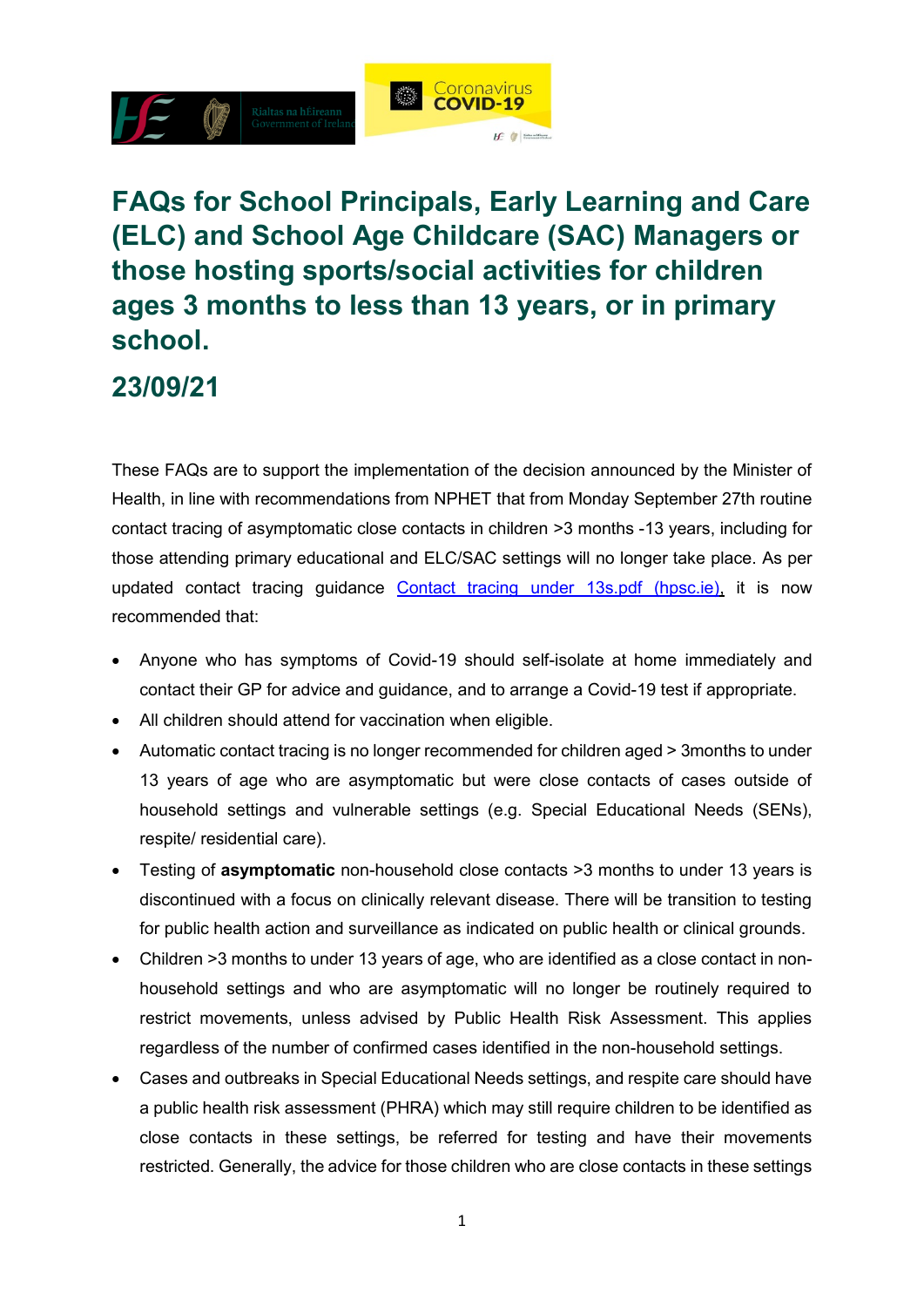

will be to have one test (if possible) and if they are advised to restrict movements, it will be for 5 days.

- Children > 3 months to under 13 years of age who are identified as household contacts who are not fully vaccinated, or have not had a confirmed infection with Covid-19 in the last 9 months, will still be required to [restrict their movements](https://www2.hse.ie/conditions/covid19/restricted-movements/restricted-movements/) and will have testing arranged for them by the HSE contact management programme (CMP) .
- Public Health advice remains the same that any child > 3 months to under 13 years of age with [symptoms](https://www2.hse.ie/conditions/covid19/symptoms/overview/) consistent with Covid-19 should immediatel[y self-isolate,](https://www2.hse.ie/conditions/covid19/restricted-movements/) should not attend childcare or school or socialise and follow current public health advice. Please see [here](https://www.hpsc.ie/a-z/respiratory/coronavirus/novelcoronavirus/algorithms/) for further information.
- It is important to adhere to good respiratory etiquette, hand hygiene practice and also adhere to the general public health measures and physical distancing advice.
- Please ensure that appropriate measures are taken to improve ventilation in facilities where ventilation is identified as being inadequate following a risk assessment. Adequate ventilation of indoor spaces, either through natural ventilation (i.e. opening windows and external doors) or by mechanical means (e.g. central air-conditioning unit) is extremely important.

# **What does the above mean for my school / facility / group?**

This means that for any case of Covid-19 that has been in attendance at your facility or group whilst they were infectious, you will no longer be contacted by Public Health and a Public Health Risk Assessment (PHRA) will not be routinely undertaken to identify close contacts.

Furthermore, it means that when this change is implemented, children aged between 3 months and 13 years, who have already been identified as a close contact through a nonhousehold and non-SEN setting and are asymptomatic, can end their restricted movements and return to school / clubs / facilities etc. They will not be required to attend for any test that might have been organised for them. For children identified as close contacts within the SEN setting, if a PHRA indicates that restriction of movements is warranted, it will generally be for 5 days. (see below). For children who are household contacts, they will continue to be asked to restrict their movements and be referred for Covid-19 testing, as per normal processes.

The focus is now on ensuring that children with new symptoms consistent with Covid-19 do not attend your facilities, or if identified, are isolated and removed from the facility, pending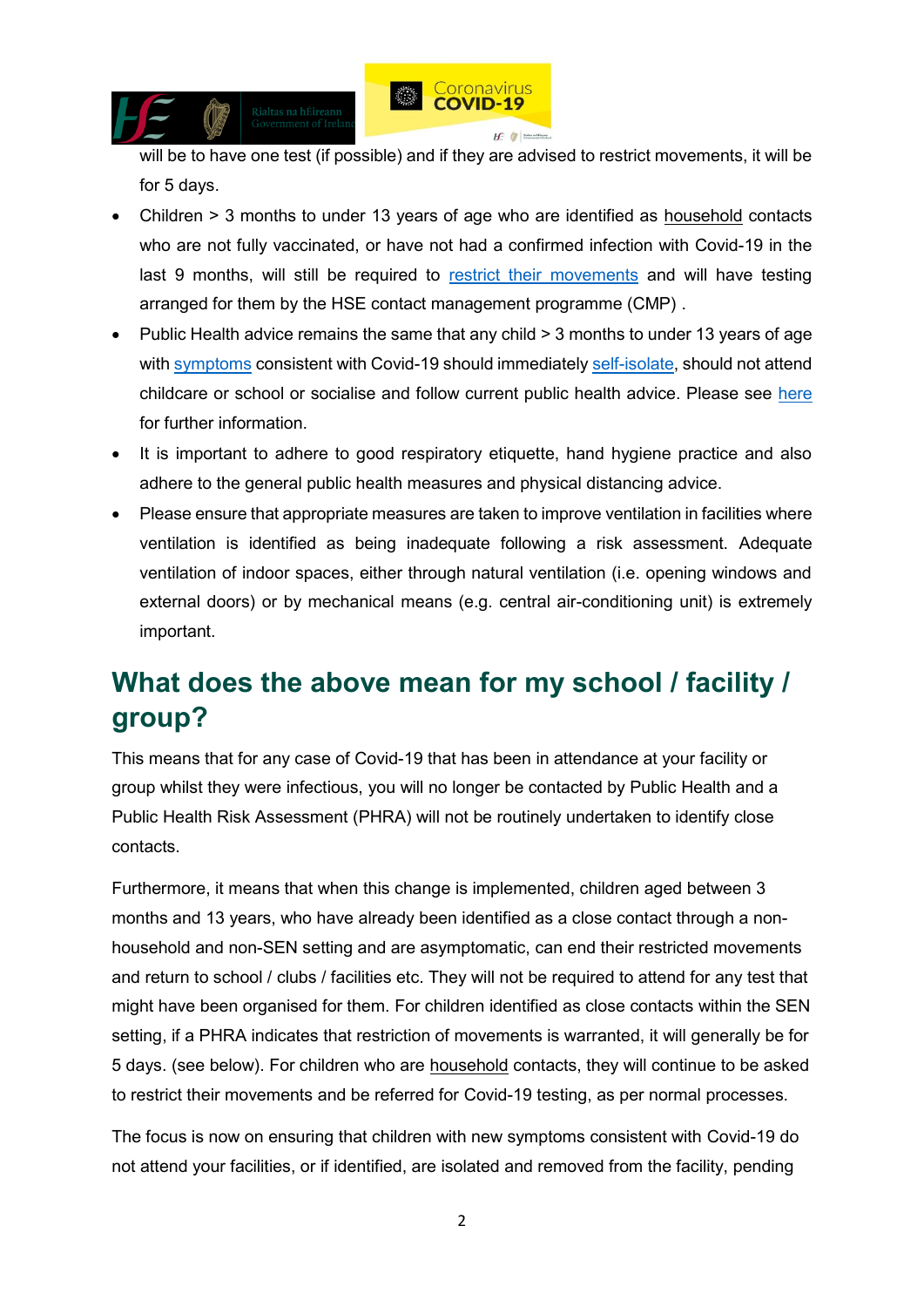

home observation and contact with their GP. The child's GP will refer for Covid-19 testing, or organise any other appropriate testing for their symptoms, as necessary.

#### **When will these changes be implemented?**

These changes will be implemented on Monday 27<sup>th</sup> of September.

#### **Why have these changes been made?**

These changes have been made because:

- 1) Effective vaccines against Covid-19 are now available and a robust vaccination programme is underway in Ireland for children aged 12 years and older. Although precautions to prevent introduction and spread of the virus are still required, vaccines have been proven to reduce the spread of Covid-19 and reduce the risk of severe disease and or hospitalisation.
- 2) As well as vaccination, the primary way to prevent the spread of the SARS-CoV-2 virus is by implementing a series of non-pharmaceutical interventions (NPIs), such as physical distancing, wearing of a face covering and frequent hand hygiene. Increasingly the importance of improving ventilation in reducing transmission, especially in closed environments, has been understood and implemented either through natural ventilation (i.e. opening windows and external doors) or by mechanical means (e.g. central airconditioning unit). These recommendations still stand and are required for implementation in all settings.
- 3) Social, sporting, ELC/SAC and educational facilities are communities providing not only for the care and educational needs of children, but also many of their holistic, health and pastoral needs. Within these settings social interaction and physical activity can be learned and occur in a place of safety, support and warmth. Therefore, routine exclusions of asymptomatic children should now not be undertaken in light of the impact of the national vaccination programme, our continued understanding of the effectiveness of the NPIs and the impact of infection on children and disease transmission between children; and between children and adults. For further information please see [Contact tracing under](https://www.hpsc.ie/a-z/respiratory/coronavirus/novelcoronavirus/guidance/contacttracingguidance/Contact%20tracing%20under%2013s.pdf)  [13s.pdf \(hpsc.ie\)](https://www.hpsc.ie/a-z/respiratory/coronavirus/novelcoronavirus/guidance/contacttracingguidance/Contact%20tracing%20under%2013s.pdf)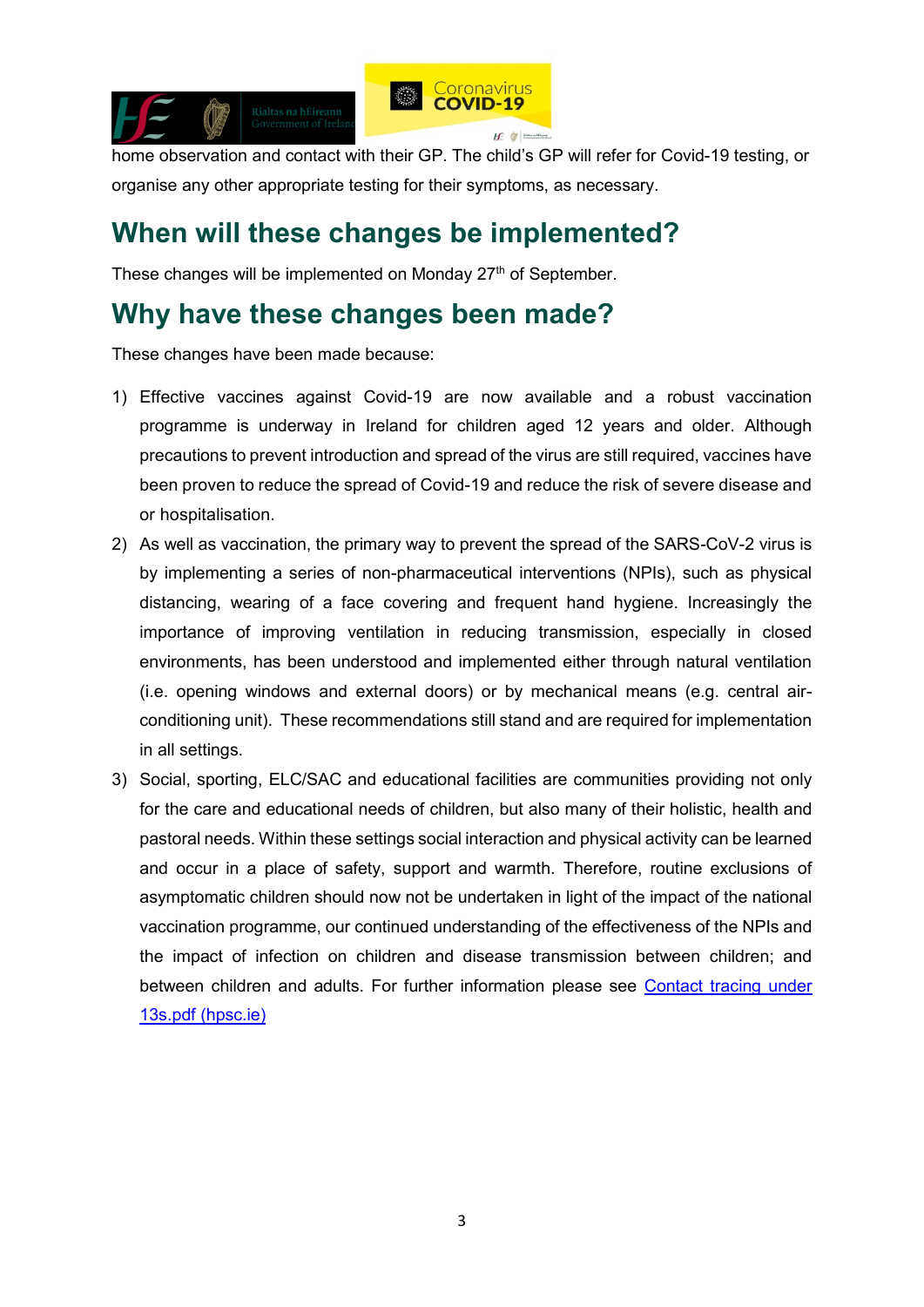

# **Does this guidance change apply to the special educational needs sector?**

This change in guidance **does not** apply to special educational needs schools or SEN specific classes or children attending respite care. In these circumstances close contacts amongst children **may** well still be identified and asked to restrict their movements, following a Public Health Risk Assessment. However, they will generally be requested only to restrict their movements for 5 days, and be referred for one Covid-19 test. This is to balance the observation period required for children for signs of infection, with testing at the most relevant time, whilst not prolonging restricted movements and the harms to children from these restrictions.

# **Does this guidance change apply to children who are household close contacts?**

This guidance does not apply to children living in the same household as a case of Covid-19. Unvaccinated children, with no confirmed previous infection with Covid-19, in these circumstances will still be identified as close contacts and asked to restrict their movements, in line with national guidance.

*\* The definition of a household contact, will now include a child aged under 13 years, who was present over-night, in the house or in close contact in a residential setting, of a case whilst they were infectious i.e., any child who was attending a 'sleepover' when someone in the household was infectious with Covid-19, will also be designated a close-contact and required to restrict their movements and be tested.* 

### **Will any close contacts be identified from a case of Covid-19 in a child aged 3months – 13 years, or in primary school?**

Yes. Close contacts of the case in a child between these ages will be identified through the HSE contact management programme. **They will identify only those within household settings** as close contacts, including children, as the transmission is higher in household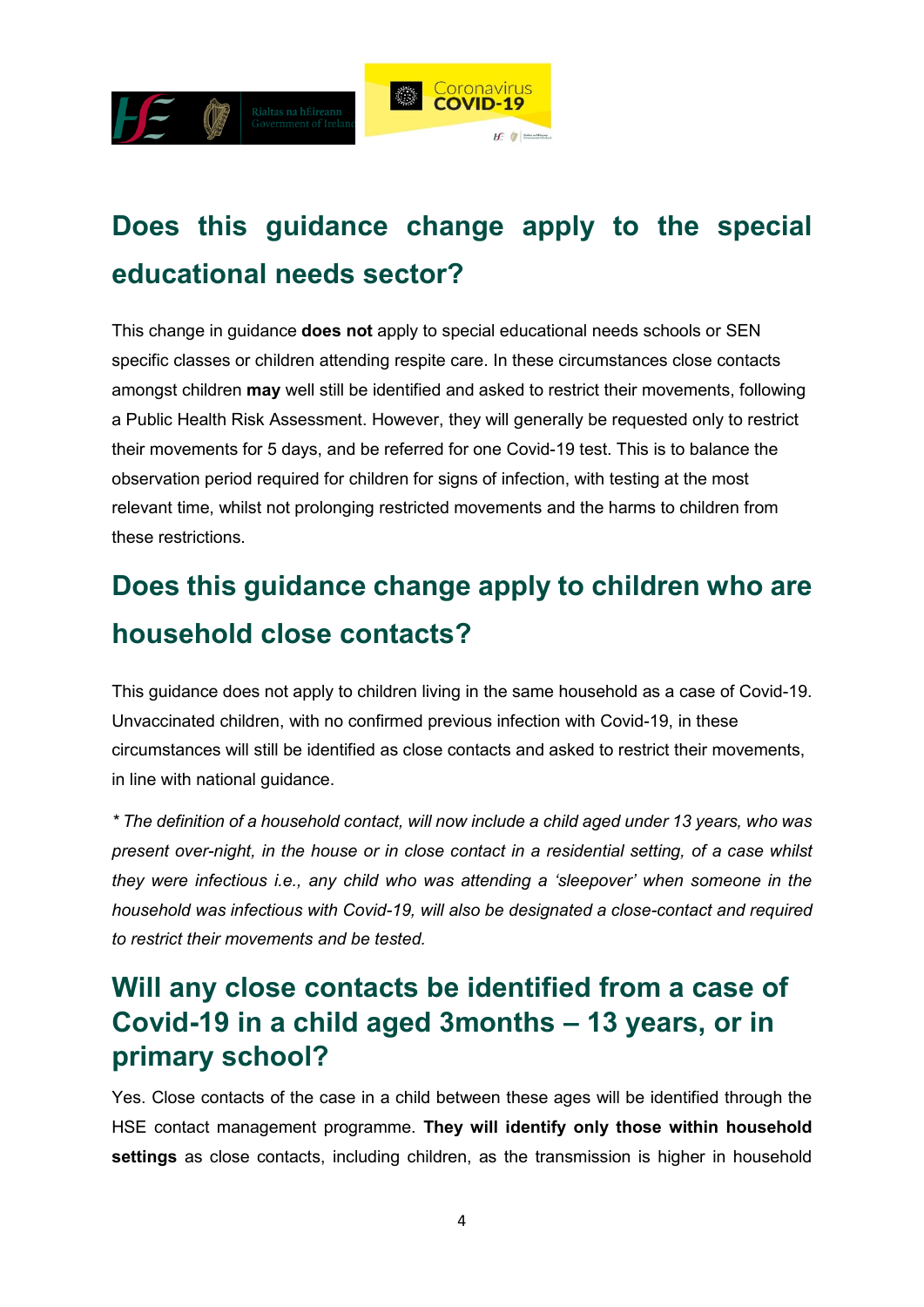

settings. This will include children who were staying overnight in the house as part of a sleep over or similar. Children in this situation will be asked to restrict their movements and undertake testing for Covid-19, in line with national guidance.

## **What should I do if I am aware that someone has tested positive for Covid-19 in my school / facility / club etc?**

If you are aware that someone 3 months to 13 years, or a child attending primary school has recently tested positive for Covid-19, **you do not now need to take any specific actions**, with regard to discussing with HSE / Public Health.

You should ensure that, as always,

- 1) You are vigilant to anyone developing new symptoms or unwell within your facility with symptoms of Covid-19 and isolate them as normal until a parent can safely collect them.
- 2) That all your recommended infection prevention control and mitigation measures e.g. pods, physical distancing where appropriate, face-covering use where required, ventilation, hand hygiene, encouragement of respiratory etiquette etc are all in place
- 3) Following the specific PH guidance for your school, facility, activity with regard to e.g. singing, music etc

# **Should I tell parents of the class / School / Group if I am aware that someone has tested positive for Covid-19?**

From a public health perspective there is no clinical need for information to be shared with contacts of cases, therefore Public Health do not recommend that you tell parents of other children that there has been a case of Covid-19 within your class / facility / group. Any sharing of health data is therefore not being undertaken on the advice of Public Health and under the Infectious Disease Regulations, as it will have been to date. At all times it is important that families are aware of the need to ensure they do not send children in to facilities/activities if they have new symptoms consistent with Covid-19, that in these circumstances they should observe their child and contact their GP as appropriate. It is also important to regularly re-enforce the benefit to all of continuing to abide by infection prevention control and mitigation measures in place within your facility.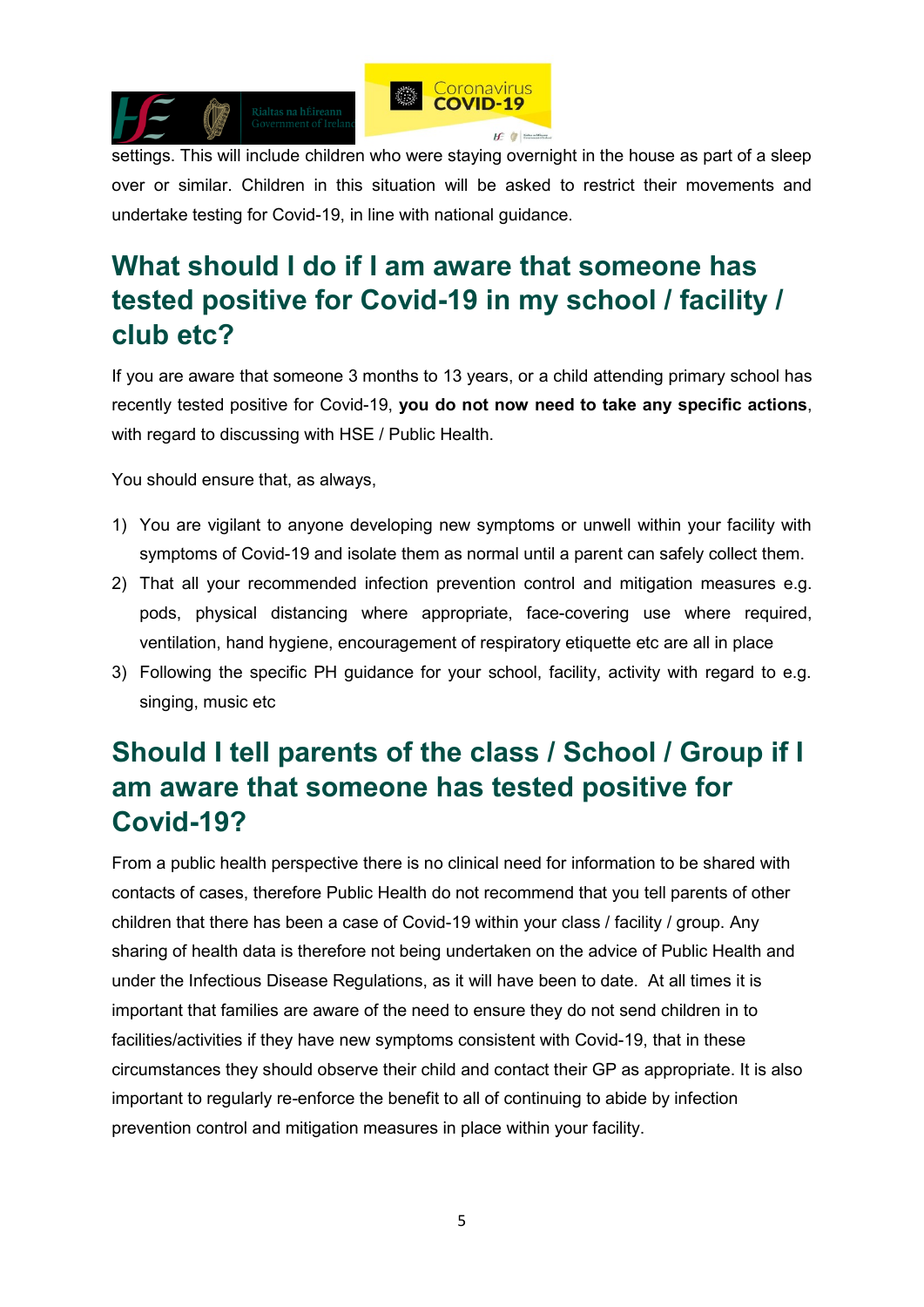



We note that information often gets shared by certain groups (WhatsApp etc) and wish to remind of the importance that an individual's confidentiality is not broken by others, in line with normal GDPR requirements. It is also important that children and families do not feel targeted or pressured to release information.

# **Will the HSE Principals line and CCF line still remain open?**

Over a short transition period from routine PHRA and contact tracing, to this new phase being embarked upon in the country which sees less routine contact tracing of asymptomatic people, these lines will still be available for queries with regard to Covid-19 confirmed cases. However, only for Principals of SEN schools or a facility with an SEN class, will a PHRA be undertaken. Generic advice, as per information available to principals and within this FAQ document, will be the information provided for all other settings.

# **Reminder of core important information:**

### **Vaccination:**

#### **Q. Who are recommended to have Covid-19 vaccines?**

**A.** The National Immunisation Advisory Committee make recommendations for vaccinations to the Department of Health. Currently, all those aged 12 and above are eligible and recommended for Covid-19 vaccination. Further information on national Covid-19 vaccination recommendations are available at [https://www2.hse.ie/screening-and](https://www2.hse.ie/screening-and-vaccinations/covid-19-vaccine/)[vaccinations/covid-19-vaccine/](https://www2.hse.ie/screening-and-vaccinations/covid-19-vaccine/)

#### **Q. What happens if someone is identified as a close contact but is fully vaccinated? (This will apply to staff in settings)**

**A.** Currently the national guidance is that someone who is fully vaccinated does not need to restrict their movements or undertake routine testing for Covid-19, as long as they have no symptoms of Covid-19. If they know they are fully vaccinated, they will not be required to restrict their movements, pending contact with the HSE, as long as they have no symptoms of Covid-19.

**Q. Are Principals / Managers / Sports / Social activities providers expected to know who is vaccinated amongst their attendees?**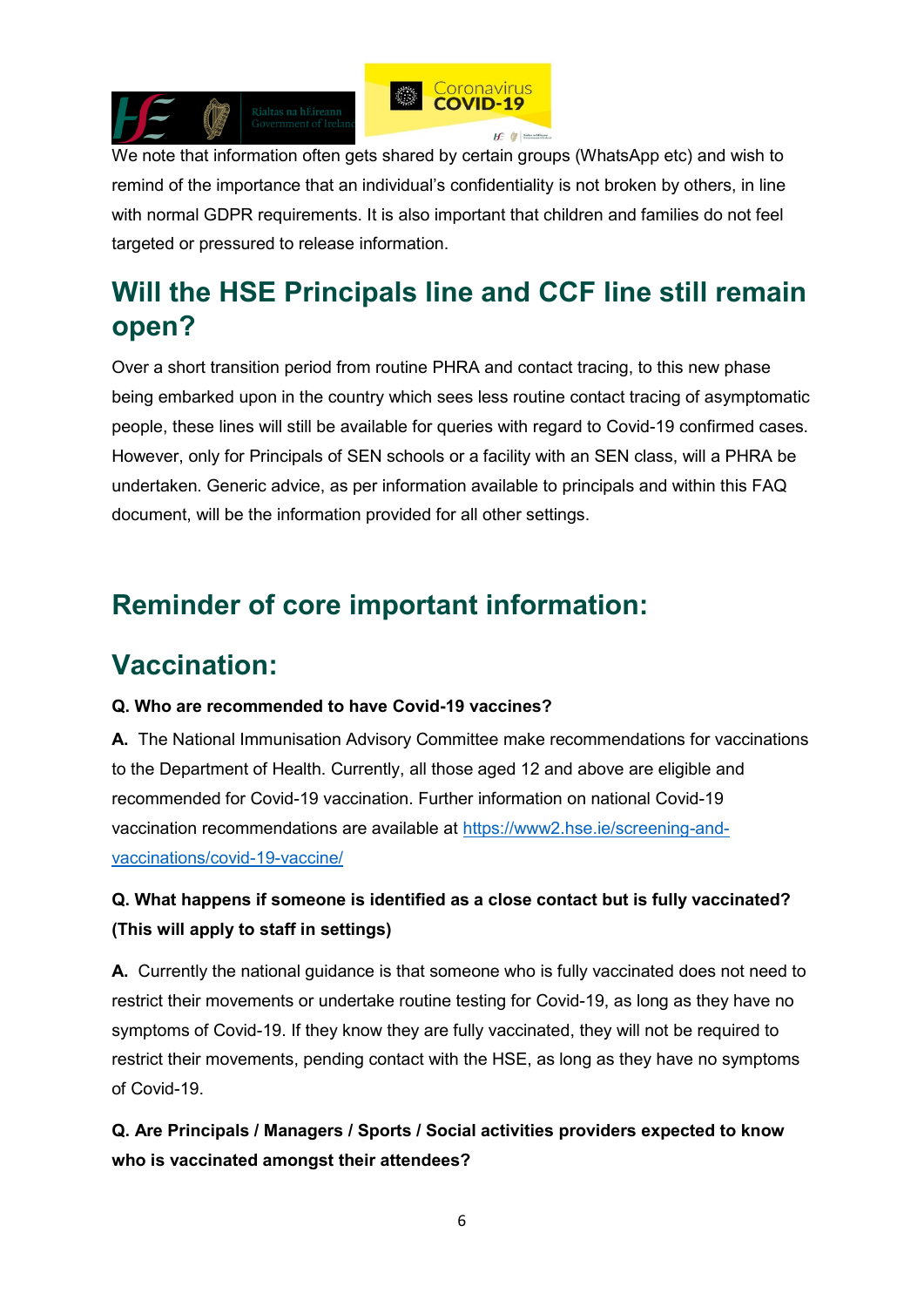

**A.** No. This is private health information and the HSE ascertains this information as required and keeps it confidential.

### **Previous confirmed infection with Covid-19:**

Those who have had a previous confirmed infection with Covid-19, within the past 9 months will not be required to restrict their movements or be tested, as long as they have no symptoms of Covid-19. This will apply to children identified as close contacts within the household setting, or after a PHRA for a specific facility e.g. SEN school or class.

# **Do children / staff who have no symptoms need to restrict their movements if someone in the house has symptoms of Covid-19 and is awaiting testing or result?**

Yes, **unless** they are fully vaccinated or have had a confirmed Covid-19 infection within the past 9 months.

### **Pods:**

#### **Q. Do 'pods' still need to be organised and implemented?**

**A.** Yes. We have asked children to be in pods as per last year and that indoors these pods are kept in place as much as possible. This is to ensure that the number of people (adults and children) who are in close contact with a case of Covid-19 is as limited as possible, and therefore the risks to others (albeit that the risks are low within a class setting) are kept to the lowest number. This year we have asked that close friends might sit together to reflect national guidance that people are not as restricted in activities and play dates out of school and therefore it is important this occurs to further enable the number of close contacts and those at onward risk are kept as low as possible within the community.

# **Close contact testing:**

**Q. If a child or adult is identified as a close contact within your facility / school / group – has the period of restricted movements required of a pupil/student or staff member deemed to be a "close contact" who are not vaccinated changed?**